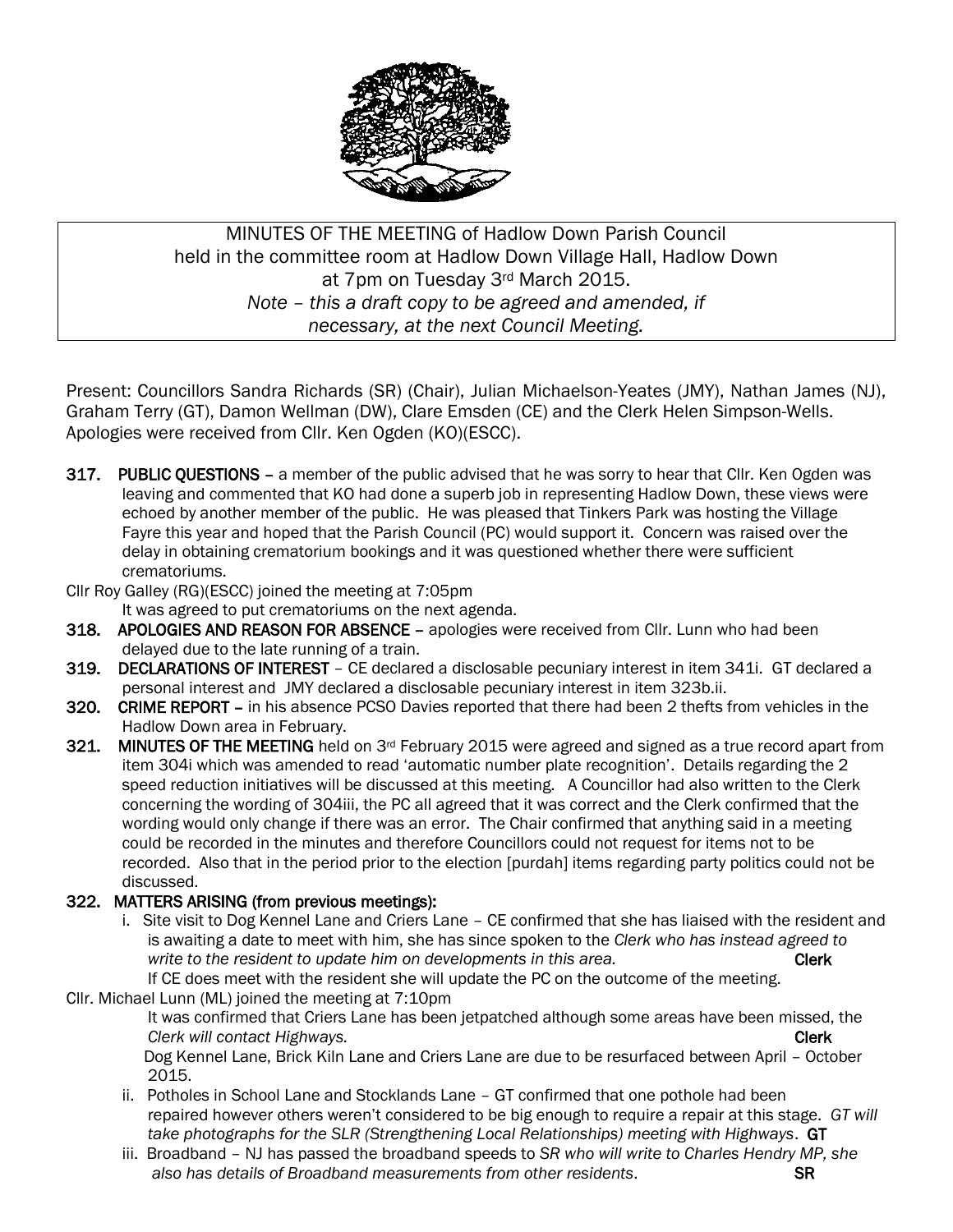The meeting was opened to members of the public to comment on this item.

 A member of the public advised that BT are offering to update people to Infinity for free. The Chair highlighted to RG that residents are having problems with their old broadband speeds, some can't upgrade to superfast broadband and those with superfast the speeds are now slower. *RG asked to be copied in on the Chair's letter.* **SR <b>***All and SR* **SR SR** 

A discussion was held on the problems and the possible reasons for them.

- iv. The Clerks Report was sent to Councillors with the agenda updating them on her action points, this included:
- a. Barclays have confirmed that DW has been added as a signatory.
- b. She has liaised with the Chair of Hadlow Down Community Centre committee (HDCC), the final quote for the architect's work should be received before the PCs April meeting and the quotes and a possible grant will then be discussed.
- c. The Clerk has spoken to Highways regarding gully clearing on the A272 they will investigate. Repairs are due to be undertaken on the large potholes in Nursery Lane and the ditches near Old School House are to be cleared in order that the drainage system can work correctly. The leaning sign at the end of Five Chimneys Lane has been inspected and referred for repairs
- d. The Playing Field (PF) committee will rectify the problem with the perishing rubber mat around the trees at the play area.
- e. A response has been sent to the ESCC Shaping the future of our countryside access survey.
- f. The gritter drivers have been requested to give an extra blast of salt opposite Tinkers Lane and opposite the entrance to Little England Farm as well as the areas already highlighted.
- g. The Clerk has written to Highways to request a pedestrian crossing sign on Main Road, this will also be discussed at the SLR meeting.
- h. The knocked Rosers Common street name sign has been reported to WDC.

 It was highlighted by a councilor that the reason the gullies close to the Brick Kiln Lane and Stonehurst Lane junction were jetted were because he saw the workmen and steward and directed them to it.

# 323. PLANNING:

# a. PLANNING APPLICATIONS:

 WD/2015/0224/F – SHEPHERDS HILL HOUSE, SHEPHERDS HILL TN22 4PX –Proposed tennis court and establishment of extent of residential curtilage – The Parish Council support the application.

# b. PLANNING MATTERS:

 i. The Clerk had received correspondence regarding a new horse shelter at Hope Farm, WDC have confirmed that it does not require planning permission.

JMY left the meeting.

 ii. Land at Gate House Farm – the PC had received notification of an appeal against an enforcement notice issued by WDC. The Clerk had copied in the PC on a statement received on behalf of the Trustees who own the site. The PC considered the information that had been presented to them and had no further comment to add, no representation was therefore made.

#### JMY rejoined the meeting

#### CE left the meeting

ML declared a disclosable pecuniary interest on the following item and left the meeting.

# 341. CORRESPONDENCE RECEIVED:

 i. Correspondence regarding motorbikes at Five Chimneys – the Clerk had received a letter from a resident about the use of motorbikes at Five Chimneys Farm. She updated the PC on the response she had received from Planning Enforcement. It was highlighted that if residents have concerns over noise they can contact Environmental Health. The Chair had spoken to the owner of the site who has advised that they have reduced the number of times that motorbikes use the site and if anyone had a special event on in the village, i.e. a wedding,, they can contact him beforehand so he can ensure that the motorbikes aren't running.

 A Councillor commented on the amount of noise in the village and expressed concern over the content of the letter.

This agenda item was opened up to members of the public.

 Confirmation was received that the frequency of the events had reduced and comments were received on the noise of the motorbikes and the amount of noise in the village.

324. REPORTS FROM CLLR. ROY GALLEY, ESCC & CLLR. KEN OGDEN WDC – RG advised that he believed that the problems at Mayfield Flats and on the A267 had been resolved. He confirmed that he wouldn't be attending any meetings or issuing his reports during purdah  $[30<sup>th</sup> March - 7<sup>th</sup> May]$ , when asked by the Clerk he confirmed that he wouldn't be issuing a report for the Parish Assembly.

The Chair highlighted that the 2 water leaks at Oast Farm, Buxted and at Pound Green still haven't been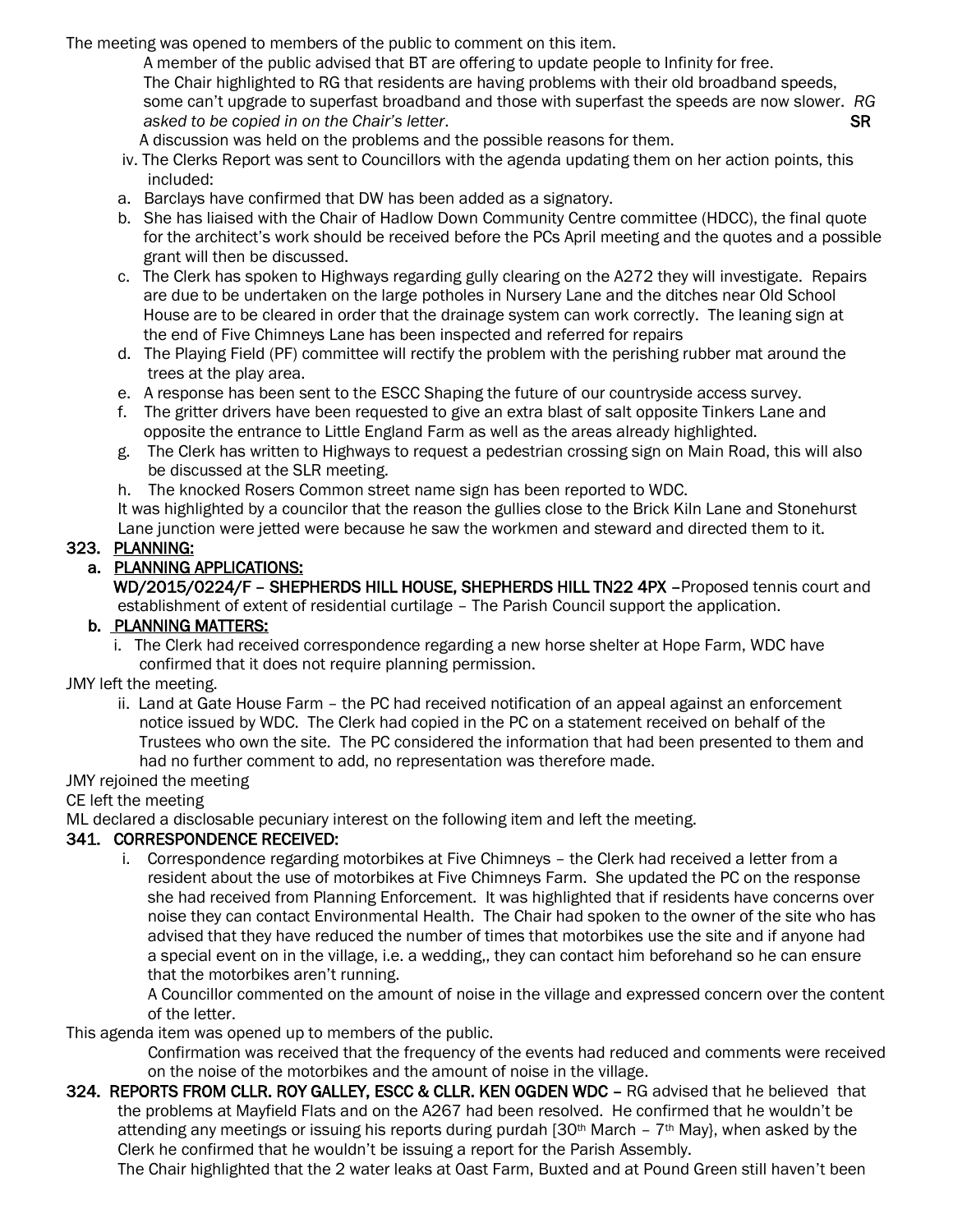resolved and concern was expressed, especially if the water froze. RG will raise with Highways. The Clerk confirmed that she hadn't been advised that the Mayfield Flat flooding issue had been resolved and that there was a problem with the piping that wasn't resolved by jetting the gullies. A Councillor questioned whether regular maintenance work would be undertaken following the current work on the A272.

 In his absence the Clerk reported that KO had advised that WDC were freezing their council tax for the 5th year. Permission has been granted for Pine Grove at Crowborough to be used as a hub, this could save WDC £100,000 per year and could offer employment opportunities for Hadlow Down. He also commented on the parking at Uckfield and that WDC are encouraging people to stand for election.

325. BANK RECONCILIATION: - for February 2015 to be agreed and signed - c/f to the 9<sup>th</sup> March meeting as the bank statement haven't been received.

# 326. OTHER FINANCE MATTERS :

- i. Financial Regulations the updated Financial Regulations were agreed.
- ii. Review of the Effectiveness of the Internal Audit this was agreed by the PC.
- iii. Authorising Agent the Chair signed the form.

# 327. REPORTS FROM COUNCILLORS (COUNCIL MATTERS AND OUTSIDE BODIES):

- i. Cllr. Graham Terry advised that the Village Hall committee and the Hadlow Down Community Centre committee (HDCC) meetings were being held this week. He expressed disappointment with the number of Councillors who attended the Village Hall clean. He spoke with the fingerpost contractor about the maintenance of the fingerposts, the Clerk has since spoken the contractor and he will be sending her details of a proposed 2 year maintenance contract. It was confirmed that the fingerpost at the junction of Wilderness Lane and Main Road was due to be replaced.
- ii. Cllr. Clare Emsden warned the meeting of bogus council contractors knocking on peoples doors. She attended a stakeholder engagement session for the Shaping the Future of our Countryside Access consultation, following this and the responses to the consultation, a long term plan will be produced which will then be consulted on.
- iii. Cllr. Damon Wellman updated the PC on his meeting with Highways during the resurfacing work on the A272 to the east of Hadlow Down. It had been highlighted to him that due to the road being shut for a limited time during the day and the need to move equipment on and off site, that it reduced the amount of time the contractor could spend on the actual work and that if the road could have been shut for 24 hours that all of the work could have been done in that time, including ensuring that the ironwork was level to the road. He updated the meeting on why the work was required and on the responses to the questions he had raised. The contractor will be returning to finish the work on the drain covers on the westbound carriageway. DW has emailed Highways regarding the dip at the top of Dog Kennel Lane and has requested a date for when the work on this and the drain covers will be undertaken. During his meeting with Highways they visited the gully on Main Road opposite the junction with Tinkers Lane and Highways agreed to put a concrete skirt around it.

 It was questioned why the road hadn't been shut for sufficient time to ensure that all the work that the contractor needed to be done could be done, the Chair asked RG to look into this. If a *Highways representative attends the Clerks next Wealden Clerks meeting she will raise also it with him.* Clerk DW was thanked for his work on this item.

 It was agreed for the *Clerk to write to the Planned Maintenance Manager at Highways to thank him and his team* for their meeting with DW. Clerk and the state of the state of the state of the clerk

- iv. Cllr. Michael Lunn advised that he had an ongoing dialogue with the Chief Planning Officer regarding the HDCC and about getting the element of SANGS (Suitable Alternative Natural Green Spaces) resolved which would probably take 6-8 months. A Councillor questioned why WDC officers weren't raising this with the PC, the Chair confirmed that items regarding WDC should be raised with KO.
- v. Cllr. Nathan James requested that due to his commitment to the Village Fayre he would like another Councillor to take on the responsibility for the Emergency Team as he didn't want the work on the emergency plan to suffer. It was agreed that a decision on responsibilities would be delayed till after the election.
- vi. Cllr. Sandra Richards advised that she had attended the Hadlow Down Community AGM and she had thanked the committees on behalf of the PC.

#### 328. NEW COMMUNITY CENTRE – there is a committee meeting this week. At the AGM last week the Chair of HDCC had advised that the costings for the building of the original design was  $£1.5m$ .

The meeting was opened to a member of the public to comment on this item

#### It was confirmed that the original design was based on a wish list.

# 329. VILLAGE HALL:

i. Disposal of hall – The Clerk asked the PC questions in order that the Strategic Housing and Economic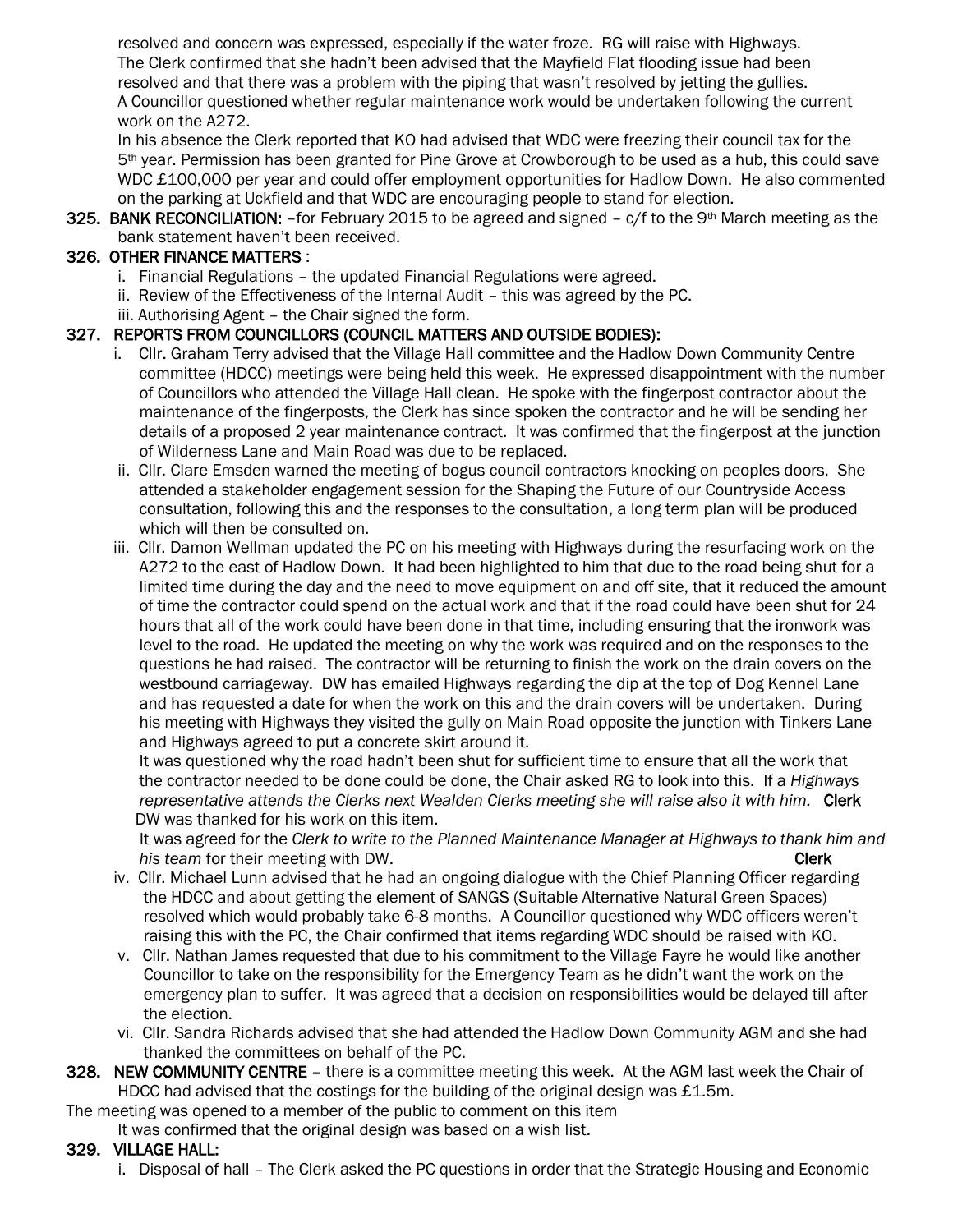Land Availability Form could be completed for the Village Hall. She updated the PC on a discussion she'd had with an agent who had attended the WDC planning agents meeting. He felt that it was important for the PC to meet with WDC to discuss options available for the village hall and for an update on the current situation. He also recommended that the PC send a letter of intent to WDC regarding applying for the village hall to be a SANGS windfall. The PC agreed to send a letter of intent to WDC and to request a meeting with them. At the Village Hall Committee meeting GT will ask if a committee member can also attend the meeting. *SR and the Clerk to write letter of intent.* Clerk/SR

#### 331. HIGHWAYS:

 ii. SLR (Strengthening Local Relationships) meeting – the agenda items were agreed. GT to chair and CE to take the minutes.

# 329. VILLAGE HALL:

- ii. Risk assessment the Clerk confirmed that she had received the risk assessment for the village hall and that the committee are working on those with a medium or high risk.
- 330. PLAYING FIELD LEGAL CHARGE the Clerk updated the meeting on her discussion with the Solicitor. The lease does not allow for a charge and a deed of variation will need to be completed for the extension of the lease and to allow for a charge on the leasehold title, these will then need to be registered with the Land Registry. The PC are statutorily prohibited from granting a charge on their title. Also an agreement can't be entered into over the access as this is owned by another landowner. Full searches will need to be undertaken and a Certificate of Title obtained. It was questioned whether if the PC have already agreed for an extension of the lease whether the Playing Field committee would need to write to them again with a formal request for an extension, *the Clerk will raise with the Solicitor.* The PC felt that they should help the Playing Field committee and agreed to 2 deeds of variation and for the *Clerk to ask the Solicitor for a quote to draw these up,* quote to be agreed at the 9th March meeting. The *Clerk will also check with the Solicitor where exactly access would be.* Clerk and the state of the state of the clerk clerk

 The Playing Field committee are liaising with their solicitor. The Clerk questioned about the PC considering paying the legal fees. *The Chair will contact the chair of the Playing Field Committee to update her.* SR

# 331. HIGHWAYS:

 i. Speed reduction initiatives – GT gave details of the following 2 speed reduction initiatives: automatic car number plate recognition and 40mph speed limit throughout the lanes in East Sussex, of which he would consider the A272 to be included. A discussion was held on whether the PC wished to support these initiatives. A Councillor updated the PC on the new LED lights which can take the car registration number and report it to Operation Crackdown, they can also produce data on speed. *It was agreed for ML* to obtain quotes for an LED sign. And the state of the state of the state of the ML

 It was agreed for *GT and DW to send the Clerk details of the 2 initiatives in order that she can send letters of support.* GT/DW/Clerk

- iii. Cleaning of road signs the Clerk has listed the signs on the A roads that need cleaning and these will be raised at the SLR meeting . Cleaning of minor road signs to be discussed at the April meeting.
- iv. Drainage work on Main Road the Clerk confirmed that drainage repairs will be undertaken on Main Road between School Lane and Five Chimneys Oast from 2<sup>nd</sup> March for 3 weeks and then from 30<sup>th</sup> March for 6 weeks. There will be temporary 10mph and 30mph speed limits in place. A convoy system for the first phase and temporary traffic lights for the second phase.

#### 332. POLICIES:

- i. Equal Opportunities Policy agreed.
- ii. Discipline and Grievance Policy agreed.
- 333. AFFORDABLE HOUSING c/f to the next meeting.
- 334. ARBORICULTURIST SURVEY OF TREES c/f to the next meeting.
- **335. HUT LANE DRAINAGE –** NJ requested that as the sumps had been checked recently that this be diarised to be actioned again in 3 – 4 months' time.
- 336. LITTER PICKING WORKPARTY JMY advised that he will undertake litter picking in Hastingford and School Lanes, ML will do it in Five Chimneys Lane. The Clerk informed the meeting that WDC have advised that volunteers cannot undertake litter picking on busy roads or those without pavements.
- 337. PARISH ASSEMBLY the Clerk advised that the Sussex Police and Crime Commissioner has confirmed that she will be able to attend the Parish Assembly. It was agreed for the Clerk to produce laminated posters. KO has confirmed that he will be attending.. A Councillor advised of a further new resident to the village to whom the Clerk will send a personal invite. It was agreed for everyone to have 3 bullet points for their talks.
- 338. BURIAL GROUND DRIVEWAY c/f to the next meeting. It was highlighted that the paths at the Burial Ground need sweeping, *the Clerk will raise with the contractor for when their seasonal contract restarts.*